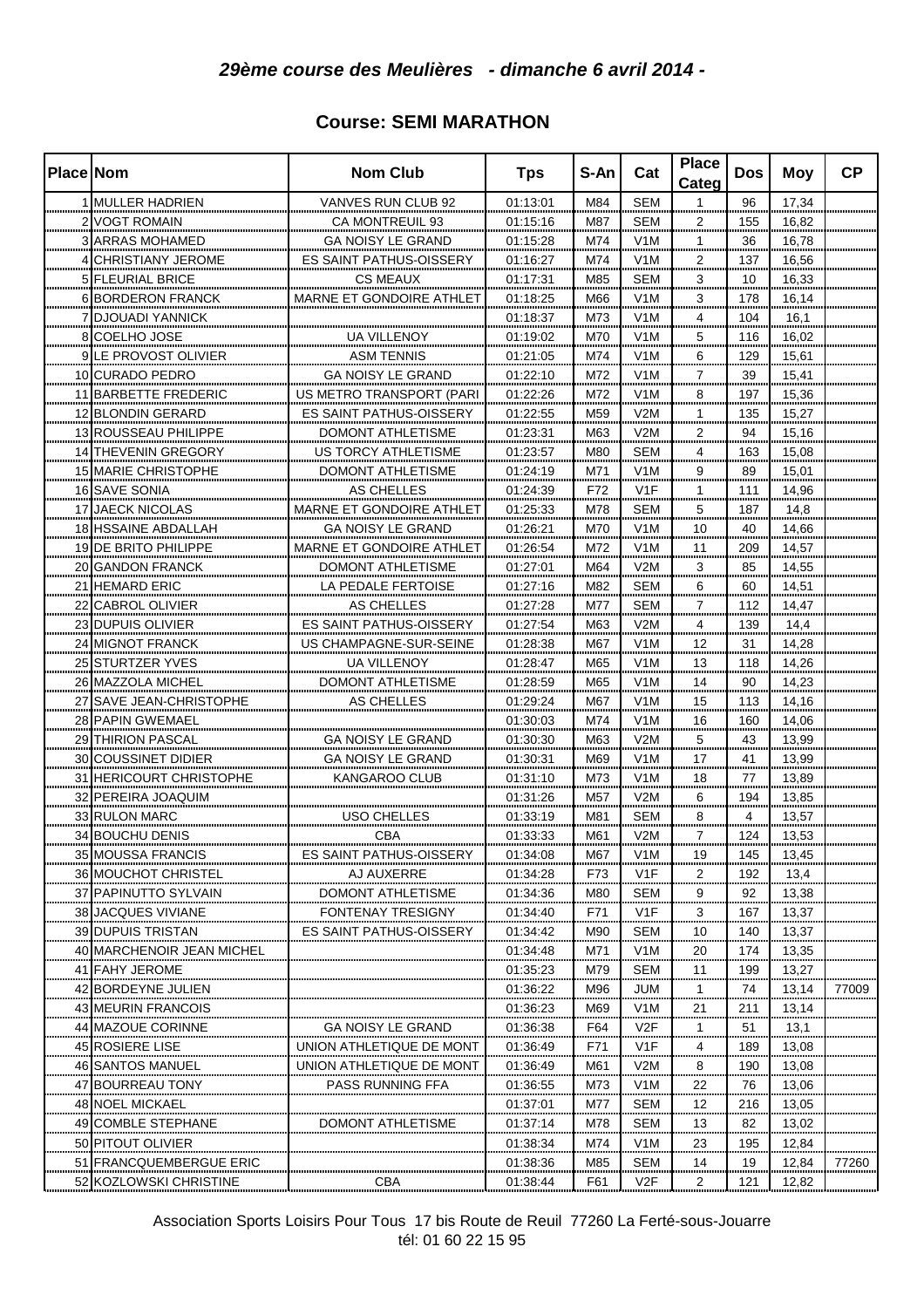| <b>Place Nom</b> |                              | <b>Nom Club</b>                 | <b>Tps</b>   | S-An    | Cat                  | <b>Place</b><br>Categ | <b>Dos</b>        | Moy       | <b>CP</b> |
|------------------|------------------------------|---------------------------------|--------------|---------|----------------------|-----------------------|-------------------|-----------|-----------|
|                  | 53 LEGRAND FABIEN            |                                 | 01:38:47     | M76     | <b>SEM</b>           | 15                    | 201               | 12,82     |           |
|                  | 54 KAWALA DAVID              |                                 | 01:38:52     | M77     | <b>SEM</b>           | 16                    | 200               | 12,81     |           |
|                  | 55 PRADELOUX JEROME          | A.P.S.A.P. PARIS                | 01:39:01     | M79     | <b>SEM</b>           | 17                    | 98                | 12,79     |           |
|                  | 56 COUTANCIN JEAN-PAUL       | PASS RUNNING FFA                | 01:39:04     | M50     | V3M                  | 1                     | 25                | 12,78     |           |
|                  | 57 OLIEU MICKAEL             | O BAD FERTOIS                   | 01:39:15     | M77     | <b>SEM</b>           | 18                    | 158               | 12,76     |           |
|                  | 58 LE ROUZIC JULIEN          |                                 | 01:39:22     | M85     | <b>SEM</b>           | 19                    | 183               | 12,74     |           |
|                  | 59 BARKER JOEL               |                                 | 01:39:40     | M63     | V2M                  | 9                     | 186               | 12,7      |           |
|                  | 60 MEHAY NICOLAS             |                                 | 01:39:49     | M81     | <b>SEM</b>           | 20                    | 21                | 12,68     |           |
|                  | 61 IMACABRE JEAN-MICHEL      |                                 | 01:39:52     | M68     | V <sub>1</sub> M     | 24                    | 213               | 12,68     |           |
|                  | 62 BORDEYNE SYLVAIN          |                                 | 01:39:53     | M91     | SEM                  | 21                    | 63                | 12.67     |           |
|                  | 63 LEFEVRE LAURENT           |                                 | 01:40:18     | M68     | V1M                  | 25                    | 179               | 12,62     |           |
|                  | 64 VIVIEN MAURICE            | FELES FOOTING FERTOIS           | 01:40:21     | M61     | V2M                  | 10                    | 71                | 12,62     | 77260     |
|                  | 65 DRIVIERE JEAN-MARC        | ACPO                            | 01:40:31     | M59     | V2M                  | 11                    | 176               | 12,59     |           |
|                  | 66 BRESSON DOMINIQUE         | UA VILLENOY                     | 01:40:42     | M54     | V <sub>3</sub> M     |                       | 115               | 12,57     |           |
|                  | 67 KRAMER ALEXIS             |                                 | 01:40:58     | M81     | <b>SEM</b>           | $\overline{a}$<br>22  | 8                 | 12,54     |           |
|                  | 68 SEA NATHALIE              | SPORTING CLUB ATHLETIC D        | 01:41:04     | F79     | <b>SEF</b>           | 1                     | 97                | 12,53     |           |
|                  | 69 LECOUVREUR JEAN-PIERRE    | <b>ES SAINT PATHUS-OISSERY</b>  | 01:41:10     | M61     | V2M                  |                       |                   |           |           |
|                  | 70 ROUX BAPTISTE             |                                 | 01:41:17     | M69     | V1M                  | 12                    | 143               | 12,51     |           |
|                  |                              |                                 |              |         |                      | 26<br>.               | 175               | 12,5      |           |
|                  | 71 GAC YANNICK               |                                 | 01:41:32     | M79<br> | <b>SEM</b><br>       | 23<br>.               | 110               | 12,47     |           |
|                  | 72 BERSEZ ALAIN              | ASM TENNIS<br>                  | 01:41:40<br> | M69<br> | V <sub>1</sub> M<br> | 27<br>                | 131<br>           | 12,45<br> |           |
|                  | 73 REBOUX PATRICK            | GA NOISY LE GRAND               | 01:41:45     | M79<br> | SEM<br>              | 24<br>                | 35                | 12,44     |           |
|                  | 74 FRERE YOANN               |                                 | 01:41:48<br> | M86<br> | <b>SEM</b><br>       | $\frac{25}{2}$        | 188<br>.          | 12,44<br> |           |
|                  | 75 COLARDELLE CATHERINE      |                                 | 01:41:52     | F68     | V <sub>1</sub> F     | 5                     | 67                | 12,43     |           |
|                  | 76 TELLECHEA VINCENT         | DOMONT ATHLETISME               | 01:41:56     | M69     | V <sub>1</sub> M<br> | 28<br>                | 95<br>            | 12,42<br> |           |
| 77               | <b>GUENE ALEXANDRE</b>       |                                 | 01:42:14     | M85     | SEM                  | 26                    | 64<br>            | 12,38     |           |
|                  | 78 JAWORSKI VINCENT          |                                 | 01:42:19     | M81     | SEM<br>              | 27<br>                | 215<br>,,,,,,,    | 12,37     |           |
|                  | 79 JANCI ALAIN               |                                 | 01:42:23<br> | M66<br> | V <sub>1</sub> M<br> | 29<br>                | 13<br>            | 12,37     |           |
|                  | 80 DA SILVA JORGE            |                                 | 01:42:50<br> | M69<br> | V1M<br>              | 30<br>                | 75<br>            | 12,31<br> |           |
|                  | 81 LE VAILLANT CHRISTOPHE    | ES SAINT PATHUS-OISSERY         | 01:43:00     | M68     | V <sub>1</sub> M     | 31                    | 142               | 12,29     |           |
|                  | 82 BLONDEL FRANCOIS-CHARLE   | <b>MARNE ET GONDOIRE ATHLET</b> | 01:43:05     | M79     | SEM                  | 28                    | 30                | 12,28     |           |
|                  | 83 MONT JACQUES HENRI        |                                 | 01:43:14     | M61     | V2M                  | 13                    | 168               | 12,26     |           |
|                  | 84 JADOT NATHALIE            | <b>PASS RUNNING FFA</b>         | 01:43:23     | F72     | V1F                  | 6                     | 11                | 12,25     |           |
|                  | 85 CHERY JULIEN              |                                 | 01:43:53     | M57     | V2M                  | 14                    | 12                | 12,19     |           |
|                  | 86 KERFERS CHRISTINE         | US TORCY ATHLETISME             | 01:43:54     | F63     | V2F                  | 3                     | 149               | 12,18     |           |
|                  | 87 LANARRE ANNICK            | DOMONT ATHLETISME               | 01:44:34     | F69     | V <sub>1</sub> F     | 7                     | 87                | 12,11     |           |
|                  | 88 DREAU JEAN-MICHEL         | DOMONT ATHLETISME               | 01:44:43     | M56     | V2M                  | 15                    | 83                | 12,09     |           |
|                  | 89 FIALIP ERIC               | LA PEDALE FERTOISE              | 01:44:44     | M73     | V <sub>1</sub> M     | 32                    | 57                | 12,09     | 77260     |
|                  | 90 MAZOUE LUC                | <b>GA NOISY LE GRAND</b>        | 01:44:47     | M65     | V <sub>1</sub> M     | 33                    | 42                | 12,08     |           |
|                  | 91 TRONCHET THOMAS           |                                 | 01:45:10     | M75     | SEM                  | 29                    | <br>2             | 12,04     |           |
|                  | 92 PELISSON JACQUES          | AJ AUXERRE                      | 01:45:12     | M57     | V2M                  | 16                    | 203               | 12,03     |           |
|                  | 93 BERLU FRANCIS             |                                 | 01:45:24     | M69     | V <sub>1</sub> M     | 34                    | 170               | 12,01     |           |
|                  | 94 PACIORA CHRISTIAN         | CBA                             | 01:45:28     | M56     | V2M                  | 17                    | 122               | 12        |           |
|                  | 95 DECOUR OLIVIER            | AMICALE SPORTIVE AIR FRA        | 01:45:29     | M76     | SEM                  | 30                    | 101               | 12        |           |
|                  | 96 GOBIN SEBASTIEN           |                                 | 01:46:07     | M75     | SEM                  | 31                    | 105               | 11,93     |           |
|                  | 97 SZLAGA BRUNO              | GA NOISY LE GRAND               | 01:46:19     | M62     | V2M                  | 18                    | 45                | 11,91     |           |
|                  | 98 LEGRAND FLORIAN           | US TORCY ATHLETISME             | 01:46:35     | M83     | SEM                  | 32                    | 164               | 11,88     |           |
|                  | 99 BARAT ERIC                | DOMONT ATHLETISME               | 01:46:37     | M65     | V <sub>1</sub> M     | 35                    | 79                | 11,87     |           |
|                  | 100 GRUET MANUELA            |                                 | 01:47:14     | F78     | <b>SEF</b>           | 2                     | 66                | 11,81     |           |
|                  | 101 CLEMENT PATRICK          | CBA                             | 01:47:18     | M66     | V <sub>1</sub> M     | 36                    | 123               | 11,8      |           |
|                  | 102 ALFONSETTI CLAUDE        | ES SAINT PATHUS-OISSERY         | 01:47:35     | M84     | <b>SEM</b>           | 33                    |                   | 11,77     |           |
|                  | 103 DA SILVA PAOLO           | <b>ES SAINT PATHUS-OISSERY</b>  | 01:47:36     | M59     | V2M                  | 19                    | <b>133</b><br>138 | 11,77     |           |
|                  | <br><b>104 FROMENT DAVID</b> |                                 |              | M69     | V <sub>1</sub> M     | 37                    | 156               | 11,71     |           |
|                  |                              |                                 | 01:48:04     |         |                      |                       |                   |           |           |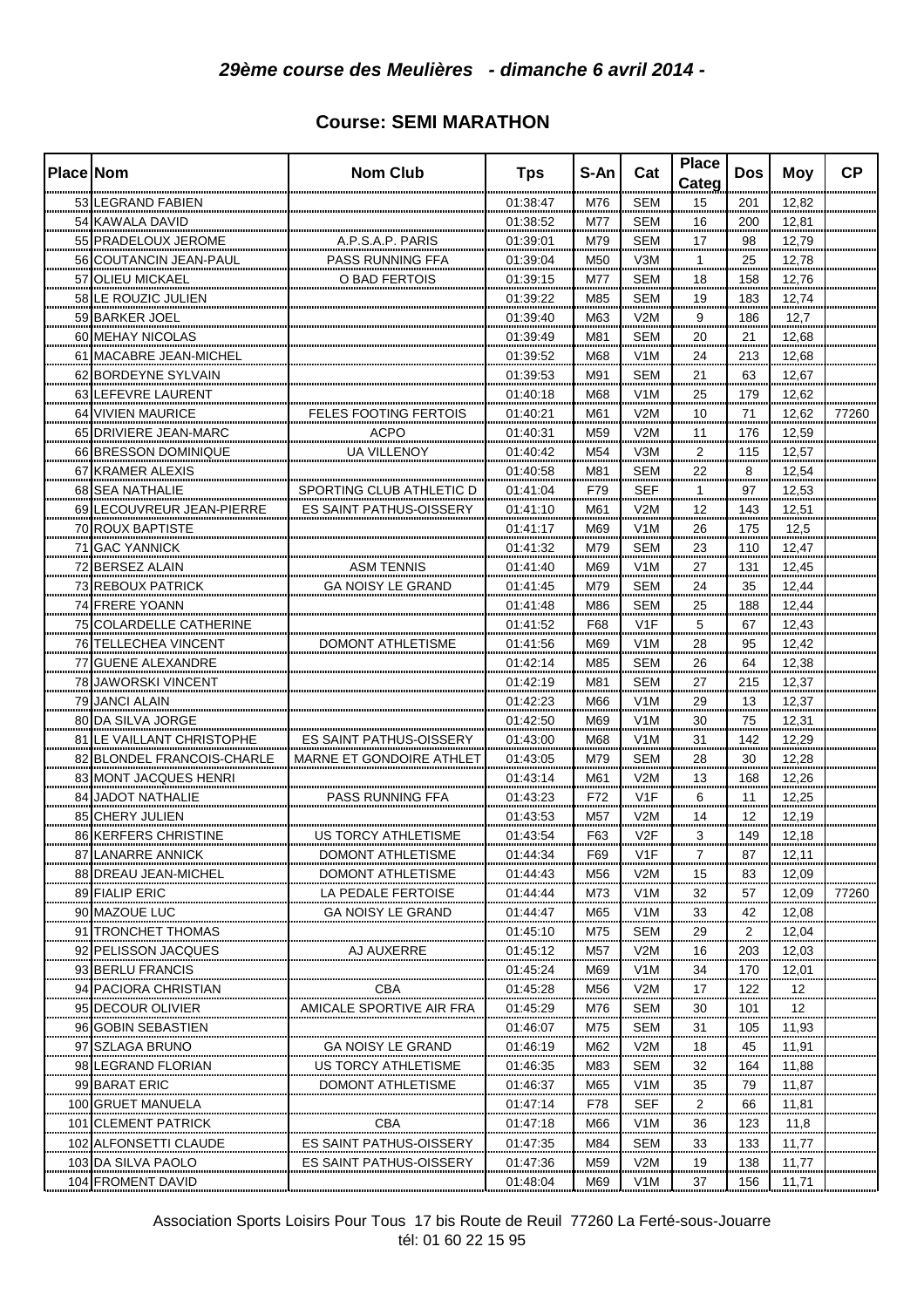| 105 ROUSSELET FABIEN<br>01:48:07<br>M84<br>SEM<br>34<br>166<br>11,71<br>106 PELTIER SEBASTIEN<br>O BAD FERTOIS<br>01:48:12<br>M80<br><b>SEM</b><br>35<br>11,7<br>157<br>107 LAGRANGE HERVE<br>01:48:18<br>M65<br>V1M<br>38<br>11,69<br>207<br>108 TEISSEDRE FLORENT<br>01:48:41<br>M83<br><b>SEM</b><br>11,65<br>36<br>171<br>109 LE TEXIER RAHMA<br>01:48:57<br>V <sub>1</sub> F<br><b>DOMONT ATHLETISME</b><br>F66<br>8<br>88<br>11,62<br>110 RAUMEL SCHEHERAZADE<br><b>DOMONT ATHLETISME</b><br>01:49:07<br>V1F<br>F71<br>9<br>93<br>11,6<br>111 DEBOURGE DOMINIQUE<br>39<br>01:49:48<br>M67<br>V <sub>1</sub> M<br>204<br>11,53<br>V3F<br>1<br>112 CASSET DOMINIQUE<br>CBA<br>01:49:49<br>F50<br>119<br>11,53<br>113 BORGHERO ALAIN<br>ES SAINT PATHUS-OISSERY<br>V1M<br>01:50:15<br>M66<br>40<br>136<br>11,48<br>M89<br><b>SEM</b><br>37<br>114 MAGNIER FABIEN<br>01:50:39<br>173<br>11,44<br><b>SEF</b><br>3<br>F82<br>115 MEALLIER GAELLE<br>01:50:40<br>208<br>11,44<br>CS MEAUX<br>116 LEDUC PHILIPPE<br>41<br>01:50:53<br>M66<br>V <sub>1</sub> M<br>11,42<br>17<br>F71<br>V <sub>1</sub> F<br>117 DUBAYLE LAURENCE<br>DOMONT ATHLETISME<br>10<br>84<br>11,38<br>01:51:15<br>M86<br><b>SEM</b><br>38<br>118 BOURY XAV<br>ASM TENNIS<br>01:51:16<br>130<br>11,38<br>77260<br>3<br>119 ELIE PATRICK<br>ES SAINT PATHUS-OISSERY<br>M52<br>V3M<br>11,38<br>01:51:17<br>141<br><br><br>120 DANNEELS ALAIN<br>01:51:46<br>M61<br>V2M<br>$20 \overline{a}$<br>153<br>11,33<br>77260<br><br>V2M<br>.21<br>121 DIROCCO JEAN<br>01:51:48<br>M61<br>193<br>11,32<br><b>122 DAUXER LUC</b><br>01:52:00<br>M63<br>V2M<br>22<br>GA NOISY LE GRAND<br>44<br>11,3<br>123 ROBERT NATHALIE<br><b>GA NOISY LE GRAND</b><br>01:52:47<br>F70<br>V <sub>1</sub> F<br>11<br>50<br>11,23<br>124 VIELPEAU CHRISTOPHE<br>01:53:10<br><b>SEM</b><br>39<br>M76<br>210<br>11,19<br><br>125 GREUZAT BENOIT<br>01:53:46<br><b>SEM</b><br>M77<br>40<br>212<br>11,13<br>ño o<br><br><b>126 MARTIG RICHARD</b><br>01:54:11<br>V1M<br>M69<br>42<br>11,09<br>177<br><br><br><br>127 LAUER PATRICIA<br>01:54:23<br>V <sub>2F</sub><br>GA NOISY LE GRAND<br>F63<br>4<br>53<br>11,07<br><br><br><br><br>128 LACROUTS HERVE<br>V2M<br>01:54:32<br>M60<br>23<br>DOMONT ATHLETISME<br>86<br>11,05<br><br><br>.<br><br>129 SAIDI SAMIR<br>GA NOISY LE GRAND<br>01:54:36<br>M72<br>V <sub>1</sub> M<br>43<br>38<br>11,05<br><br><br><br>SEF<br>3<br>130 OILLIC AGNES<br>01:54:38<br>F77<br>4<br>11,04<br><br>,,,,,,,,<br><br><br>.<br>GA NOISY LE GRAND<br>F78<br>SEF<br>5<br>131 DELRIEUX LAURENCE<br>49<br>01:54:40<br>11,04<br><br><br><br><br><br>132 ARNAUD DALILA<br>F60<br>V2F<br>5<br>ES SAINT PATHUS-OISSERY<br>01:55:22<br>134<br>10,97<br><br><br><br><br>133 REUX GUILLAUME<br><b>SEM</b><br>01:55:24<br>M81<br>41<br>10,97<br>114<br><br>F78<br>SEF<br>134 OBERHOLTZ AURELIE<br>DOMONT ATHLETISME<br>01:55:31<br>6<br>91<br>10,96<br><br><br>.<br><br>.<br>M85<br>42<br>135 GOMES CEDRIC<br>01:56:21<br>SEM<br>99<br>10,88<br><br><br><br>------<br><br>136 BIROLINI ERIC<br>01:56:25<br>M65<br>V <sub>1</sub> M<br>44<br>10,87<br>182<br>.<br>,,,,,,,,<br><br><br><br><br><b>137 SUINOT CLAUDE</b><br>F61<br>V2F<br>01:56:27<br>6<br>159<br>10,87<br>138 BORDEYNE JEREMY<br>01:56:35<br>M90<br>SEM<br>43<br>62<br>10,86<br>139 DERIEUX BENOIT<br>01:56:48<br>M84<br>SEM<br>44<br>198<br>10,84<br>140 VAN MOORLEGHEM THIBAULT<br><b>SEM</b><br>10,81<br>LA PEDALE FERTOISE<br>01:57:07<br>M82<br>45<br>59<br>141 DESESSARD JEAN CHRISTOPH<br>V1M<br>10,81<br>01:57:09<br>M70<br>45<br>184<br>V <sub>2</sub> F<br>142 MOZZON JOELLE<br><b>CBA</b><br>01:57:51<br>F <sub>58</sub><br>7<br>120<br>10,74<br>143 BRACQUEMART FABRICE<br>01:57:52<br>M74<br>V <sub>1</sub> M<br>9<br>46<br>10,74<br>V <sub>1</sub> F<br>144 COLOMY MARIE-FRANCE<br>US ROISSY EN BRIE<br>01:57:52<br>F70<br>12<br>24<br>10,74<br>145 COLOMY LAURENT<br>01:57:53<br>V2M<br>24<br>10,74<br>M63<br>26<br><b>SEF</b><br>146 MATHIEU SOPHIE<br>01:57:53<br>F86<br>7<br>144<br>10,74<br>147 LEFRANCOIS PHILIPPE<br>CS MEAUX<br>M66<br>V <sub>1</sub> M<br>47<br>68<br>10,71<br>01:58:13<br>F <sub>59</sub><br>8<br>148 SADONES JOCELYNE<br>ES SAINT PATHUS-OISSERY<br>V <sub>2</sub> F<br>147<br>01:58:34<br>10,68<br>149 SALIHI ADNANE<br>M79<br>SEM<br>01:58:50<br>46<br>100<br>10,65<br>F <sub>59</sub><br>V2F<br>150 PICAULT FATIA<br>9<br>6<br>01:59:21<br>10,61<br>M61<br>V2M<br>25<br>32<br>151 CARVALHO ANDRE<br>01:59:36<br>10,59<br>SEM<br>47<br>28<br>152 AUBOURG FRANCOIS<br>01:59:48<br>M81<br>10,57<br><br>153 BARNAUD MICHEL<br>V2M<br>191<br>02:00:19<br>M55<br>26<br>10,52<br><br>154 PIRIOU MARIE<br><b>GA NOISY LE GRAND</b><br>02:00:32<br>F85<br>SEF<br>8<br>47<br>10,5<br>SEF<br>155 MONCHAU-PICAULT VIRGINIE<br>02:00:40<br>F84<br>9<br>5<br>10,49<br>156 LETOLLE YANNICK | <b>Place Nom</b> | <b>Nom Club</b> | <b>Tps</b> | S-An | Cat | <b>Place</b><br>Categ | <b>Dos</b> | Moy   | <b>CP</b> |
|------------------------------------------------------------------------------------------------------------------------------------------------------------------------------------------------------------------------------------------------------------------------------------------------------------------------------------------------------------------------------------------------------------------------------------------------------------------------------------------------------------------------------------------------------------------------------------------------------------------------------------------------------------------------------------------------------------------------------------------------------------------------------------------------------------------------------------------------------------------------------------------------------------------------------------------------------------------------------------------------------------------------------------------------------------------------------------------------------------------------------------------------------------------------------------------------------------------------------------------------------------------------------------------------------------------------------------------------------------------------------------------------------------------------------------------------------------------------------------------------------------------------------------------------------------------------------------------------------------------------------------------------------------------------------------------------------------------------------------------------------------------------------------------------------------------------------------------------------------------------------------------------------------------------------------------------------------------------------------------------------------------------------------------------------------------------------------------------------------------------------------------------------------------------------------------------------------------------------------------------------------------------------------------------------------------------------------------------------------------------------------------------------------------------------------------------------------------------------------------------------------------------------------------------------------------------------------------------------------------------------------------------------------------------------------------------------------------------------------------------------------------------------------------------------------------------------------------------------------------------------------------------------------------------------------------------------------------------------------------------------------------------------------------------------------------------------------------------------------------------------------------------------------------------------------------------------------------------------------------------------------------------------------------------------------------------------------------------------------------------------------------------------------------------------------------------------------------------------------------------------------------------------------------------------------------------------------------------------------------------------------------------------------------------------------------------------------------------------------------------------------------------------------------------------------------------------------------------------------------------------------------------------------------------------------------------------------------------------------------------------------------------------------------------------------------------------------------------------------------------------------------------------------------------------------------------------------------------------------------------------------------------------------------------------------------------------------------------------------------------------------------------------------------------------------------------------------------------------------------------------------------------------------------------------------------------------------------------------------------------------------------------------------------------------------------------------------------------------------------------------------------------------------------------------------------------------------------------|------------------|-----------------|------------|------|-----|-----------------------|------------|-------|-----------|
|                                                                                                                                                                                                                                                                                                                                                                                                                                                                                                                                                                                                                                                                                                                                                                                                                                                                                                                                                                                                                                                                                                                                                                                                                                                                                                                                                                                                                                                                                                                                                                                                                                                                                                                                                                                                                                                                                                                                                                                                                                                                                                                                                                                                                                                                                                                                                                                                                                                                                                                                                                                                                                                                                                                                                                                                                                                                                                                                                                                                                                                                                                                                                                                                                                                                                                                                                                                                                                                                                                                                                                                                                                                                                                                                                                                                                                                                                                                                                                                                                                                                                                                                                                                                                                                                                                                                                                                                                                                                                                                                                                                                                                                                                                                                                                                                                                                |                  |                 |            |      |     |                       |            |       |           |
|                                                                                                                                                                                                                                                                                                                                                                                                                                                                                                                                                                                                                                                                                                                                                                                                                                                                                                                                                                                                                                                                                                                                                                                                                                                                                                                                                                                                                                                                                                                                                                                                                                                                                                                                                                                                                                                                                                                                                                                                                                                                                                                                                                                                                                                                                                                                                                                                                                                                                                                                                                                                                                                                                                                                                                                                                                                                                                                                                                                                                                                                                                                                                                                                                                                                                                                                                                                                                                                                                                                                                                                                                                                                                                                                                                                                                                                                                                                                                                                                                                                                                                                                                                                                                                                                                                                                                                                                                                                                                                                                                                                                                                                                                                                                                                                                                                                |                  |                 |            |      |     |                       |            |       |           |
|                                                                                                                                                                                                                                                                                                                                                                                                                                                                                                                                                                                                                                                                                                                                                                                                                                                                                                                                                                                                                                                                                                                                                                                                                                                                                                                                                                                                                                                                                                                                                                                                                                                                                                                                                                                                                                                                                                                                                                                                                                                                                                                                                                                                                                                                                                                                                                                                                                                                                                                                                                                                                                                                                                                                                                                                                                                                                                                                                                                                                                                                                                                                                                                                                                                                                                                                                                                                                                                                                                                                                                                                                                                                                                                                                                                                                                                                                                                                                                                                                                                                                                                                                                                                                                                                                                                                                                                                                                                                                                                                                                                                                                                                                                                                                                                                                                                |                  |                 |            |      |     |                       |            |       |           |
|                                                                                                                                                                                                                                                                                                                                                                                                                                                                                                                                                                                                                                                                                                                                                                                                                                                                                                                                                                                                                                                                                                                                                                                                                                                                                                                                                                                                                                                                                                                                                                                                                                                                                                                                                                                                                                                                                                                                                                                                                                                                                                                                                                                                                                                                                                                                                                                                                                                                                                                                                                                                                                                                                                                                                                                                                                                                                                                                                                                                                                                                                                                                                                                                                                                                                                                                                                                                                                                                                                                                                                                                                                                                                                                                                                                                                                                                                                                                                                                                                                                                                                                                                                                                                                                                                                                                                                                                                                                                                                                                                                                                                                                                                                                                                                                                                                                |                  |                 |            |      |     |                       |            |       |           |
|                                                                                                                                                                                                                                                                                                                                                                                                                                                                                                                                                                                                                                                                                                                                                                                                                                                                                                                                                                                                                                                                                                                                                                                                                                                                                                                                                                                                                                                                                                                                                                                                                                                                                                                                                                                                                                                                                                                                                                                                                                                                                                                                                                                                                                                                                                                                                                                                                                                                                                                                                                                                                                                                                                                                                                                                                                                                                                                                                                                                                                                                                                                                                                                                                                                                                                                                                                                                                                                                                                                                                                                                                                                                                                                                                                                                                                                                                                                                                                                                                                                                                                                                                                                                                                                                                                                                                                                                                                                                                                                                                                                                                                                                                                                                                                                                                                                |                  |                 |            |      |     |                       |            |       |           |
|                                                                                                                                                                                                                                                                                                                                                                                                                                                                                                                                                                                                                                                                                                                                                                                                                                                                                                                                                                                                                                                                                                                                                                                                                                                                                                                                                                                                                                                                                                                                                                                                                                                                                                                                                                                                                                                                                                                                                                                                                                                                                                                                                                                                                                                                                                                                                                                                                                                                                                                                                                                                                                                                                                                                                                                                                                                                                                                                                                                                                                                                                                                                                                                                                                                                                                                                                                                                                                                                                                                                                                                                                                                                                                                                                                                                                                                                                                                                                                                                                                                                                                                                                                                                                                                                                                                                                                                                                                                                                                                                                                                                                                                                                                                                                                                                                                                |                  |                 |            |      |     |                       |            |       |           |
|                                                                                                                                                                                                                                                                                                                                                                                                                                                                                                                                                                                                                                                                                                                                                                                                                                                                                                                                                                                                                                                                                                                                                                                                                                                                                                                                                                                                                                                                                                                                                                                                                                                                                                                                                                                                                                                                                                                                                                                                                                                                                                                                                                                                                                                                                                                                                                                                                                                                                                                                                                                                                                                                                                                                                                                                                                                                                                                                                                                                                                                                                                                                                                                                                                                                                                                                                                                                                                                                                                                                                                                                                                                                                                                                                                                                                                                                                                                                                                                                                                                                                                                                                                                                                                                                                                                                                                                                                                                                                                                                                                                                                                                                                                                                                                                                                                                |                  |                 |            |      |     |                       |            |       |           |
|                                                                                                                                                                                                                                                                                                                                                                                                                                                                                                                                                                                                                                                                                                                                                                                                                                                                                                                                                                                                                                                                                                                                                                                                                                                                                                                                                                                                                                                                                                                                                                                                                                                                                                                                                                                                                                                                                                                                                                                                                                                                                                                                                                                                                                                                                                                                                                                                                                                                                                                                                                                                                                                                                                                                                                                                                                                                                                                                                                                                                                                                                                                                                                                                                                                                                                                                                                                                                                                                                                                                                                                                                                                                                                                                                                                                                                                                                                                                                                                                                                                                                                                                                                                                                                                                                                                                                                                                                                                                                                                                                                                                                                                                                                                                                                                                                                                |                  |                 |            |      |     |                       |            |       |           |
|                                                                                                                                                                                                                                                                                                                                                                                                                                                                                                                                                                                                                                                                                                                                                                                                                                                                                                                                                                                                                                                                                                                                                                                                                                                                                                                                                                                                                                                                                                                                                                                                                                                                                                                                                                                                                                                                                                                                                                                                                                                                                                                                                                                                                                                                                                                                                                                                                                                                                                                                                                                                                                                                                                                                                                                                                                                                                                                                                                                                                                                                                                                                                                                                                                                                                                                                                                                                                                                                                                                                                                                                                                                                                                                                                                                                                                                                                                                                                                                                                                                                                                                                                                                                                                                                                                                                                                                                                                                                                                                                                                                                                                                                                                                                                                                                                                                |                  |                 |            |      |     |                       |            |       |           |
|                                                                                                                                                                                                                                                                                                                                                                                                                                                                                                                                                                                                                                                                                                                                                                                                                                                                                                                                                                                                                                                                                                                                                                                                                                                                                                                                                                                                                                                                                                                                                                                                                                                                                                                                                                                                                                                                                                                                                                                                                                                                                                                                                                                                                                                                                                                                                                                                                                                                                                                                                                                                                                                                                                                                                                                                                                                                                                                                                                                                                                                                                                                                                                                                                                                                                                                                                                                                                                                                                                                                                                                                                                                                                                                                                                                                                                                                                                                                                                                                                                                                                                                                                                                                                                                                                                                                                                                                                                                                                                                                                                                                                                                                                                                                                                                                                                                |                  |                 |            |      |     |                       |            |       |           |
|                                                                                                                                                                                                                                                                                                                                                                                                                                                                                                                                                                                                                                                                                                                                                                                                                                                                                                                                                                                                                                                                                                                                                                                                                                                                                                                                                                                                                                                                                                                                                                                                                                                                                                                                                                                                                                                                                                                                                                                                                                                                                                                                                                                                                                                                                                                                                                                                                                                                                                                                                                                                                                                                                                                                                                                                                                                                                                                                                                                                                                                                                                                                                                                                                                                                                                                                                                                                                                                                                                                                                                                                                                                                                                                                                                                                                                                                                                                                                                                                                                                                                                                                                                                                                                                                                                                                                                                                                                                                                                                                                                                                                                                                                                                                                                                                                                                |                  |                 |            |      |     |                       |            |       |           |
|                                                                                                                                                                                                                                                                                                                                                                                                                                                                                                                                                                                                                                                                                                                                                                                                                                                                                                                                                                                                                                                                                                                                                                                                                                                                                                                                                                                                                                                                                                                                                                                                                                                                                                                                                                                                                                                                                                                                                                                                                                                                                                                                                                                                                                                                                                                                                                                                                                                                                                                                                                                                                                                                                                                                                                                                                                                                                                                                                                                                                                                                                                                                                                                                                                                                                                                                                                                                                                                                                                                                                                                                                                                                                                                                                                                                                                                                                                                                                                                                                                                                                                                                                                                                                                                                                                                                                                                                                                                                                                                                                                                                                                                                                                                                                                                                                                                |                  |                 |            |      |     |                       |            |       |           |
|                                                                                                                                                                                                                                                                                                                                                                                                                                                                                                                                                                                                                                                                                                                                                                                                                                                                                                                                                                                                                                                                                                                                                                                                                                                                                                                                                                                                                                                                                                                                                                                                                                                                                                                                                                                                                                                                                                                                                                                                                                                                                                                                                                                                                                                                                                                                                                                                                                                                                                                                                                                                                                                                                                                                                                                                                                                                                                                                                                                                                                                                                                                                                                                                                                                                                                                                                                                                                                                                                                                                                                                                                                                                                                                                                                                                                                                                                                                                                                                                                                                                                                                                                                                                                                                                                                                                                                                                                                                                                                                                                                                                                                                                                                                                                                                                                                                |                  |                 |            |      |     |                       |            |       |           |
|                                                                                                                                                                                                                                                                                                                                                                                                                                                                                                                                                                                                                                                                                                                                                                                                                                                                                                                                                                                                                                                                                                                                                                                                                                                                                                                                                                                                                                                                                                                                                                                                                                                                                                                                                                                                                                                                                                                                                                                                                                                                                                                                                                                                                                                                                                                                                                                                                                                                                                                                                                                                                                                                                                                                                                                                                                                                                                                                                                                                                                                                                                                                                                                                                                                                                                                                                                                                                                                                                                                                                                                                                                                                                                                                                                                                                                                                                                                                                                                                                                                                                                                                                                                                                                                                                                                                                                                                                                                                                                                                                                                                                                                                                                                                                                                                                                                |                  |                 |            |      |     |                       |            |       |           |
|                                                                                                                                                                                                                                                                                                                                                                                                                                                                                                                                                                                                                                                                                                                                                                                                                                                                                                                                                                                                                                                                                                                                                                                                                                                                                                                                                                                                                                                                                                                                                                                                                                                                                                                                                                                                                                                                                                                                                                                                                                                                                                                                                                                                                                                                                                                                                                                                                                                                                                                                                                                                                                                                                                                                                                                                                                                                                                                                                                                                                                                                                                                                                                                                                                                                                                                                                                                                                                                                                                                                                                                                                                                                                                                                                                                                                                                                                                                                                                                                                                                                                                                                                                                                                                                                                                                                                                                                                                                                                                                                                                                                                                                                                                                                                                                                                                                |                  |                 |            |      |     |                       |            |       |           |
|                                                                                                                                                                                                                                                                                                                                                                                                                                                                                                                                                                                                                                                                                                                                                                                                                                                                                                                                                                                                                                                                                                                                                                                                                                                                                                                                                                                                                                                                                                                                                                                                                                                                                                                                                                                                                                                                                                                                                                                                                                                                                                                                                                                                                                                                                                                                                                                                                                                                                                                                                                                                                                                                                                                                                                                                                                                                                                                                                                                                                                                                                                                                                                                                                                                                                                                                                                                                                                                                                                                                                                                                                                                                                                                                                                                                                                                                                                                                                                                                                                                                                                                                                                                                                                                                                                                                                                                                                                                                                                                                                                                                                                                                                                                                                                                                                                                |                  |                 |            |      |     |                       |            |       |           |
|                                                                                                                                                                                                                                                                                                                                                                                                                                                                                                                                                                                                                                                                                                                                                                                                                                                                                                                                                                                                                                                                                                                                                                                                                                                                                                                                                                                                                                                                                                                                                                                                                                                                                                                                                                                                                                                                                                                                                                                                                                                                                                                                                                                                                                                                                                                                                                                                                                                                                                                                                                                                                                                                                                                                                                                                                                                                                                                                                                                                                                                                                                                                                                                                                                                                                                                                                                                                                                                                                                                                                                                                                                                                                                                                                                                                                                                                                                                                                                                                                                                                                                                                                                                                                                                                                                                                                                                                                                                                                                                                                                                                                                                                                                                                                                                                                                                |                  |                 |            |      |     |                       |            |       |           |
|                                                                                                                                                                                                                                                                                                                                                                                                                                                                                                                                                                                                                                                                                                                                                                                                                                                                                                                                                                                                                                                                                                                                                                                                                                                                                                                                                                                                                                                                                                                                                                                                                                                                                                                                                                                                                                                                                                                                                                                                                                                                                                                                                                                                                                                                                                                                                                                                                                                                                                                                                                                                                                                                                                                                                                                                                                                                                                                                                                                                                                                                                                                                                                                                                                                                                                                                                                                                                                                                                                                                                                                                                                                                                                                                                                                                                                                                                                                                                                                                                                                                                                                                                                                                                                                                                                                                                                                                                                                                                                                                                                                                                                                                                                                                                                                                                                                |                  |                 |            |      |     |                       |            |       |           |
|                                                                                                                                                                                                                                                                                                                                                                                                                                                                                                                                                                                                                                                                                                                                                                                                                                                                                                                                                                                                                                                                                                                                                                                                                                                                                                                                                                                                                                                                                                                                                                                                                                                                                                                                                                                                                                                                                                                                                                                                                                                                                                                                                                                                                                                                                                                                                                                                                                                                                                                                                                                                                                                                                                                                                                                                                                                                                                                                                                                                                                                                                                                                                                                                                                                                                                                                                                                                                                                                                                                                                                                                                                                                                                                                                                                                                                                                                                                                                                                                                                                                                                                                                                                                                                                                                                                                                                                                                                                                                                                                                                                                                                                                                                                                                                                                                                                |                  |                 |            |      |     |                       |            |       |           |
|                                                                                                                                                                                                                                                                                                                                                                                                                                                                                                                                                                                                                                                                                                                                                                                                                                                                                                                                                                                                                                                                                                                                                                                                                                                                                                                                                                                                                                                                                                                                                                                                                                                                                                                                                                                                                                                                                                                                                                                                                                                                                                                                                                                                                                                                                                                                                                                                                                                                                                                                                                                                                                                                                                                                                                                                                                                                                                                                                                                                                                                                                                                                                                                                                                                                                                                                                                                                                                                                                                                                                                                                                                                                                                                                                                                                                                                                                                                                                                                                                                                                                                                                                                                                                                                                                                                                                                                                                                                                                                                                                                                                                                                                                                                                                                                                                                                |                  |                 |            |      |     |                       |            |       |           |
|                                                                                                                                                                                                                                                                                                                                                                                                                                                                                                                                                                                                                                                                                                                                                                                                                                                                                                                                                                                                                                                                                                                                                                                                                                                                                                                                                                                                                                                                                                                                                                                                                                                                                                                                                                                                                                                                                                                                                                                                                                                                                                                                                                                                                                                                                                                                                                                                                                                                                                                                                                                                                                                                                                                                                                                                                                                                                                                                                                                                                                                                                                                                                                                                                                                                                                                                                                                                                                                                                                                                                                                                                                                                                                                                                                                                                                                                                                                                                                                                                                                                                                                                                                                                                                                                                                                                                                                                                                                                                                                                                                                                                                                                                                                                                                                                                                                |                  |                 |            |      |     |                       |            |       |           |
|                                                                                                                                                                                                                                                                                                                                                                                                                                                                                                                                                                                                                                                                                                                                                                                                                                                                                                                                                                                                                                                                                                                                                                                                                                                                                                                                                                                                                                                                                                                                                                                                                                                                                                                                                                                                                                                                                                                                                                                                                                                                                                                                                                                                                                                                                                                                                                                                                                                                                                                                                                                                                                                                                                                                                                                                                                                                                                                                                                                                                                                                                                                                                                                                                                                                                                                                                                                                                                                                                                                                                                                                                                                                                                                                                                                                                                                                                                                                                                                                                                                                                                                                                                                                                                                                                                                                                                                                                                                                                                                                                                                                                                                                                                                                                                                                                                                |                  |                 |            |      |     |                       |            |       |           |
|                                                                                                                                                                                                                                                                                                                                                                                                                                                                                                                                                                                                                                                                                                                                                                                                                                                                                                                                                                                                                                                                                                                                                                                                                                                                                                                                                                                                                                                                                                                                                                                                                                                                                                                                                                                                                                                                                                                                                                                                                                                                                                                                                                                                                                                                                                                                                                                                                                                                                                                                                                                                                                                                                                                                                                                                                                                                                                                                                                                                                                                                                                                                                                                                                                                                                                                                                                                                                                                                                                                                                                                                                                                                                                                                                                                                                                                                                                                                                                                                                                                                                                                                                                                                                                                                                                                                                                                                                                                                                                                                                                                                                                                                                                                                                                                                                                                |                  |                 |            |      |     |                       |            |       |           |
|                                                                                                                                                                                                                                                                                                                                                                                                                                                                                                                                                                                                                                                                                                                                                                                                                                                                                                                                                                                                                                                                                                                                                                                                                                                                                                                                                                                                                                                                                                                                                                                                                                                                                                                                                                                                                                                                                                                                                                                                                                                                                                                                                                                                                                                                                                                                                                                                                                                                                                                                                                                                                                                                                                                                                                                                                                                                                                                                                                                                                                                                                                                                                                                                                                                                                                                                                                                                                                                                                                                                                                                                                                                                                                                                                                                                                                                                                                                                                                                                                                                                                                                                                                                                                                                                                                                                                                                                                                                                                                                                                                                                                                                                                                                                                                                                                                                |                  |                 |            |      |     |                       |            |       |           |
|                                                                                                                                                                                                                                                                                                                                                                                                                                                                                                                                                                                                                                                                                                                                                                                                                                                                                                                                                                                                                                                                                                                                                                                                                                                                                                                                                                                                                                                                                                                                                                                                                                                                                                                                                                                                                                                                                                                                                                                                                                                                                                                                                                                                                                                                                                                                                                                                                                                                                                                                                                                                                                                                                                                                                                                                                                                                                                                                                                                                                                                                                                                                                                                                                                                                                                                                                                                                                                                                                                                                                                                                                                                                                                                                                                                                                                                                                                                                                                                                                                                                                                                                                                                                                                                                                                                                                                                                                                                                                                                                                                                                                                                                                                                                                                                                                                                |                  |                 |            |      |     |                       |            |       |           |
|                                                                                                                                                                                                                                                                                                                                                                                                                                                                                                                                                                                                                                                                                                                                                                                                                                                                                                                                                                                                                                                                                                                                                                                                                                                                                                                                                                                                                                                                                                                                                                                                                                                                                                                                                                                                                                                                                                                                                                                                                                                                                                                                                                                                                                                                                                                                                                                                                                                                                                                                                                                                                                                                                                                                                                                                                                                                                                                                                                                                                                                                                                                                                                                                                                                                                                                                                                                                                                                                                                                                                                                                                                                                                                                                                                                                                                                                                                                                                                                                                                                                                                                                                                                                                                                                                                                                                                                                                                                                                                                                                                                                                                                                                                                                                                                                                                                |                  |                 |            |      |     |                       |            |       |           |
|                                                                                                                                                                                                                                                                                                                                                                                                                                                                                                                                                                                                                                                                                                                                                                                                                                                                                                                                                                                                                                                                                                                                                                                                                                                                                                                                                                                                                                                                                                                                                                                                                                                                                                                                                                                                                                                                                                                                                                                                                                                                                                                                                                                                                                                                                                                                                                                                                                                                                                                                                                                                                                                                                                                                                                                                                                                                                                                                                                                                                                                                                                                                                                                                                                                                                                                                                                                                                                                                                                                                                                                                                                                                                                                                                                                                                                                                                                                                                                                                                                                                                                                                                                                                                                                                                                                                                                                                                                                                                                                                                                                                                                                                                                                                                                                                                                                |                  |                 |            |      |     |                       |            |       |           |
|                                                                                                                                                                                                                                                                                                                                                                                                                                                                                                                                                                                                                                                                                                                                                                                                                                                                                                                                                                                                                                                                                                                                                                                                                                                                                                                                                                                                                                                                                                                                                                                                                                                                                                                                                                                                                                                                                                                                                                                                                                                                                                                                                                                                                                                                                                                                                                                                                                                                                                                                                                                                                                                                                                                                                                                                                                                                                                                                                                                                                                                                                                                                                                                                                                                                                                                                                                                                                                                                                                                                                                                                                                                                                                                                                                                                                                                                                                                                                                                                                                                                                                                                                                                                                                                                                                                                                                                                                                                                                                                                                                                                                                                                                                                                                                                                                                                |                  |                 |            |      |     |                       |            |       |           |
|                                                                                                                                                                                                                                                                                                                                                                                                                                                                                                                                                                                                                                                                                                                                                                                                                                                                                                                                                                                                                                                                                                                                                                                                                                                                                                                                                                                                                                                                                                                                                                                                                                                                                                                                                                                                                                                                                                                                                                                                                                                                                                                                                                                                                                                                                                                                                                                                                                                                                                                                                                                                                                                                                                                                                                                                                                                                                                                                                                                                                                                                                                                                                                                                                                                                                                                                                                                                                                                                                                                                                                                                                                                                                                                                                                                                                                                                                                                                                                                                                                                                                                                                                                                                                                                                                                                                                                                                                                                                                                                                                                                                                                                                                                                                                                                                                                                |                  |                 |            |      |     |                       |            |       |           |
|                                                                                                                                                                                                                                                                                                                                                                                                                                                                                                                                                                                                                                                                                                                                                                                                                                                                                                                                                                                                                                                                                                                                                                                                                                                                                                                                                                                                                                                                                                                                                                                                                                                                                                                                                                                                                                                                                                                                                                                                                                                                                                                                                                                                                                                                                                                                                                                                                                                                                                                                                                                                                                                                                                                                                                                                                                                                                                                                                                                                                                                                                                                                                                                                                                                                                                                                                                                                                                                                                                                                                                                                                                                                                                                                                                                                                                                                                                                                                                                                                                                                                                                                                                                                                                                                                                                                                                                                                                                                                                                                                                                                                                                                                                                                                                                                                                                |                  |                 |            |      |     |                       |            |       |           |
|                                                                                                                                                                                                                                                                                                                                                                                                                                                                                                                                                                                                                                                                                                                                                                                                                                                                                                                                                                                                                                                                                                                                                                                                                                                                                                                                                                                                                                                                                                                                                                                                                                                                                                                                                                                                                                                                                                                                                                                                                                                                                                                                                                                                                                                                                                                                                                                                                                                                                                                                                                                                                                                                                                                                                                                                                                                                                                                                                                                                                                                                                                                                                                                                                                                                                                                                                                                                                                                                                                                                                                                                                                                                                                                                                                                                                                                                                                                                                                                                                                                                                                                                                                                                                                                                                                                                                                                                                                                                                                                                                                                                                                                                                                                                                                                                                                                |                  |                 |            |      |     |                       |            |       |           |
|                                                                                                                                                                                                                                                                                                                                                                                                                                                                                                                                                                                                                                                                                                                                                                                                                                                                                                                                                                                                                                                                                                                                                                                                                                                                                                                                                                                                                                                                                                                                                                                                                                                                                                                                                                                                                                                                                                                                                                                                                                                                                                                                                                                                                                                                                                                                                                                                                                                                                                                                                                                                                                                                                                                                                                                                                                                                                                                                                                                                                                                                                                                                                                                                                                                                                                                                                                                                                                                                                                                                                                                                                                                                                                                                                                                                                                                                                                                                                                                                                                                                                                                                                                                                                                                                                                                                                                                                                                                                                                                                                                                                                                                                                                                                                                                                                                                |                  |                 |            |      |     |                       |            |       |           |
|                                                                                                                                                                                                                                                                                                                                                                                                                                                                                                                                                                                                                                                                                                                                                                                                                                                                                                                                                                                                                                                                                                                                                                                                                                                                                                                                                                                                                                                                                                                                                                                                                                                                                                                                                                                                                                                                                                                                                                                                                                                                                                                                                                                                                                                                                                                                                                                                                                                                                                                                                                                                                                                                                                                                                                                                                                                                                                                                                                                                                                                                                                                                                                                                                                                                                                                                                                                                                                                                                                                                                                                                                                                                                                                                                                                                                                                                                                                                                                                                                                                                                                                                                                                                                                                                                                                                                                                                                                                                                                                                                                                                                                                                                                                                                                                                                                                |                  |                 |            |      |     |                       |            |       |           |
|                                                                                                                                                                                                                                                                                                                                                                                                                                                                                                                                                                                                                                                                                                                                                                                                                                                                                                                                                                                                                                                                                                                                                                                                                                                                                                                                                                                                                                                                                                                                                                                                                                                                                                                                                                                                                                                                                                                                                                                                                                                                                                                                                                                                                                                                                                                                                                                                                                                                                                                                                                                                                                                                                                                                                                                                                                                                                                                                                                                                                                                                                                                                                                                                                                                                                                                                                                                                                                                                                                                                                                                                                                                                                                                                                                                                                                                                                                                                                                                                                                                                                                                                                                                                                                                                                                                                                                                                                                                                                                                                                                                                                                                                                                                                                                                                                                                |                  |                 |            |      |     |                       |            |       |           |
|                                                                                                                                                                                                                                                                                                                                                                                                                                                                                                                                                                                                                                                                                                                                                                                                                                                                                                                                                                                                                                                                                                                                                                                                                                                                                                                                                                                                                                                                                                                                                                                                                                                                                                                                                                                                                                                                                                                                                                                                                                                                                                                                                                                                                                                                                                                                                                                                                                                                                                                                                                                                                                                                                                                                                                                                                                                                                                                                                                                                                                                                                                                                                                                                                                                                                                                                                                                                                                                                                                                                                                                                                                                                                                                                                                                                                                                                                                                                                                                                                                                                                                                                                                                                                                                                                                                                                                                                                                                                                                                                                                                                                                                                                                                                                                                                                                                |                  |                 |            |      |     |                       |            |       |           |
|                                                                                                                                                                                                                                                                                                                                                                                                                                                                                                                                                                                                                                                                                                                                                                                                                                                                                                                                                                                                                                                                                                                                                                                                                                                                                                                                                                                                                                                                                                                                                                                                                                                                                                                                                                                                                                                                                                                                                                                                                                                                                                                                                                                                                                                                                                                                                                                                                                                                                                                                                                                                                                                                                                                                                                                                                                                                                                                                                                                                                                                                                                                                                                                                                                                                                                                                                                                                                                                                                                                                                                                                                                                                                                                                                                                                                                                                                                                                                                                                                                                                                                                                                                                                                                                                                                                                                                                                                                                                                                                                                                                                                                                                                                                                                                                                                                                |                  |                 |            |      |     |                       |            |       |           |
|                                                                                                                                                                                                                                                                                                                                                                                                                                                                                                                                                                                                                                                                                                                                                                                                                                                                                                                                                                                                                                                                                                                                                                                                                                                                                                                                                                                                                                                                                                                                                                                                                                                                                                                                                                                                                                                                                                                                                                                                                                                                                                                                                                                                                                                                                                                                                                                                                                                                                                                                                                                                                                                                                                                                                                                                                                                                                                                                                                                                                                                                                                                                                                                                                                                                                                                                                                                                                                                                                                                                                                                                                                                                                                                                                                                                                                                                                                                                                                                                                                                                                                                                                                                                                                                                                                                                                                                                                                                                                                                                                                                                                                                                                                                                                                                                                                                |                  |                 |            |      |     |                       |            |       |           |
|                                                                                                                                                                                                                                                                                                                                                                                                                                                                                                                                                                                                                                                                                                                                                                                                                                                                                                                                                                                                                                                                                                                                                                                                                                                                                                                                                                                                                                                                                                                                                                                                                                                                                                                                                                                                                                                                                                                                                                                                                                                                                                                                                                                                                                                                                                                                                                                                                                                                                                                                                                                                                                                                                                                                                                                                                                                                                                                                                                                                                                                                                                                                                                                                                                                                                                                                                                                                                                                                                                                                                                                                                                                                                                                                                                                                                                                                                                                                                                                                                                                                                                                                                                                                                                                                                                                                                                                                                                                                                                                                                                                                                                                                                                                                                                                                                                                |                  |                 |            |      |     |                       |            |       |           |
|                                                                                                                                                                                                                                                                                                                                                                                                                                                                                                                                                                                                                                                                                                                                                                                                                                                                                                                                                                                                                                                                                                                                                                                                                                                                                                                                                                                                                                                                                                                                                                                                                                                                                                                                                                                                                                                                                                                                                                                                                                                                                                                                                                                                                                                                                                                                                                                                                                                                                                                                                                                                                                                                                                                                                                                                                                                                                                                                                                                                                                                                                                                                                                                                                                                                                                                                                                                                                                                                                                                                                                                                                                                                                                                                                                                                                                                                                                                                                                                                                                                                                                                                                                                                                                                                                                                                                                                                                                                                                                                                                                                                                                                                                                                                                                                                                                                |                  |                 |            |      |     |                       |            |       |           |
|                                                                                                                                                                                                                                                                                                                                                                                                                                                                                                                                                                                                                                                                                                                                                                                                                                                                                                                                                                                                                                                                                                                                                                                                                                                                                                                                                                                                                                                                                                                                                                                                                                                                                                                                                                                                                                                                                                                                                                                                                                                                                                                                                                                                                                                                                                                                                                                                                                                                                                                                                                                                                                                                                                                                                                                                                                                                                                                                                                                                                                                                                                                                                                                                                                                                                                                                                                                                                                                                                                                                                                                                                                                                                                                                                                                                                                                                                                                                                                                                                                                                                                                                                                                                                                                                                                                                                                                                                                                                                                                                                                                                                                                                                                                                                                                                                                                |                  |                 |            |      |     |                       |            |       |           |
|                                                                                                                                                                                                                                                                                                                                                                                                                                                                                                                                                                                                                                                                                                                                                                                                                                                                                                                                                                                                                                                                                                                                                                                                                                                                                                                                                                                                                                                                                                                                                                                                                                                                                                                                                                                                                                                                                                                                                                                                                                                                                                                                                                                                                                                                                                                                                                                                                                                                                                                                                                                                                                                                                                                                                                                                                                                                                                                                                                                                                                                                                                                                                                                                                                                                                                                                                                                                                                                                                                                                                                                                                                                                                                                                                                                                                                                                                                                                                                                                                                                                                                                                                                                                                                                                                                                                                                                                                                                                                                                                                                                                                                                                                                                                                                                                                                                |                  |                 |            |      |     |                       |            |       |           |
|                                                                                                                                                                                                                                                                                                                                                                                                                                                                                                                                                                                                                                                                                                                                                                                                                                                                                                                                                                                                                                                                                                                                                                                                                                                                                                                                                                                                                                                                                                                                                                                                                                                                                                                                                                                                                                                                                                                                                                                                                                                                                                                                                                                                                                                                                                                                                                                                                                                                                                                                                                                                                                                                                                                                                                                                                                                                                                                                                                                                                                                                                                                                                                                                                                                                                                                                                                                                                                                                                                                                                                                                                                                                                                                                                                                                                                                                                                                                                                                                                                                                                                                                                                                                                                                                                                                                                                                                                                                                                                                                                                                                                                                                                                                                                                                                                                                |                  |                 |            |      |     |                       |            |       |           |
|                                                                                                                                                                                                                                                                                                                                                                                                                                                                                                                                                                                                                                                                                                                                                                                                                                                                                                                                                                                                                                                                                                                                                                                                                                                                                                                                                                                                                                                                                                                                                                                                                                                                                                                                                                                                                                                                                                                                                                                                                                                                                                                                                                                                                                                                                                                                                                                                                                                                                                                                                                                                                                                                                                                                                                                                                                                                                                                                                                                                                                                                                                                                                                                                                                                                                                                                                                                                                                                                                                                                                                                                                                                                                                                                                                                                                                                                                                                                                                                                                                                                                                                                                                                                                                                                                                                                                                                                                                                                                                                                                                                                                                                                                                                                                                                                                                                |                  |                 |            |      |     |                       |            |       |           |
|                                                                                                                                                                                                                                                                                                                                                                                                                                                                                                                                                                                                                                                                                                                                                                                                                                                                                                                                                                                                                                                                                                                                                                                                                                                                                                                                                                                                                                                                                                                                                                                                                                                                                                                                                                                                                                                                                                                                                                                                                                                                                                                                                                                                                                                                                                                                                                                                                                                                                                                                                                                                                                                                                                                                                                                                                                                                                                                                                                                                                                                                                                                                                                                                                                                                                                                                                                                                                                                                                                                                                                                                                                                                                                                                                                                                                                                                                                                                                                                                                                                                                                                                                                                                                                                                                                                                                                                                                                                                                                                                                                                                                                                                                                                                                                                                                                                |                  |                 |            |      |     |                       |            |       |           |
|                                                                                                                                                                                                                                                                                                                                                                                                                                                                                                                                                                                                                                                                                                                                                                                                                                                                                                                                                                                                                                                                                                                                                                                                                                                                                                                                                                                                                                                                                                                                                                                                                                                                                                                                                                                                                                                                                                                                                                                                                                                                                                                                                                                                                                                                                                                                                                                                                                                                                                                                                                                                                                                                                                                                                                                                                                                                                                                                                                                                                                                                                                                                                                                                                                                                                                                                                                                                                                                                                                                                                                                                                                                                                                                                                                                                                                                                                                                                                                                                                                                                                                                                                                                                                                                                                                                                                                                                                                                                                                                                                                                                                                                                                                                                                                                                                                                |                  |                 |            |      |     |                       |            |       |           |
|                                                                                                                                                                                                                                                                                                                                                                                                                                                                                                                                                                                                                                                                                                                                                                                                                                                                                                                                                                                                                                                                                                                                                                                                                                                                                                                                                                                                                                                                                                                                                                                                                                                                                                                                                                                                                                                                                                                                                                                                                                                                                                                                                                                                                                                                                                                                                                                                                                                                                                                                                                                                                                                                                                                                                                                                                                                                                                                                                                                                                                                                                                                                                                                                                                                                                                                                                                                                                                                                                                                                                                                                                                                                                                                                                                                                                                                                                                                                                                                                                                                                                                                                                                                                                                                                                                                                                                                                                                                                                                                                                                                                                                                                                                                                                                                                                                                |                  |                 |            |      |     |                       |            |       |           |
|                                                                                                                                                                                                                                                                                                                                                                                                                                                                                                                                                                                                                                                                                                                                                                                                                                                                                                                                                                                                                                                                                                                                                                                                                                                                                                                                                                                                                                                                                                                                                                                                                                                                                                                                                                                                                                                                                                                                                                                                                                                                                                                                                                                                                                                                                                                                                                                                                                                                                                                                                                                                                                                                                                                                                                                                                                                                                                                                                                                                                                                                                                                                                                                                                                                                                                                                                                                                                                                                                                                                                                                                                                                                                                                                                                                                                                                                                                                                                                                                                                                                                                                                                                                                                                                                                                                                                                                                                                                                                                                                                                                                                                                                                                                                                                                                                                                |                  |                 |            |      |     |                       |            |       |           |
|                                                                                                                                                                                                                                                                                                                                                                                                                                                                                                                                                                                                                                                                                                                                                                                                                                                                                                                                                                                                                                                                                                                                                                                                                                                                                                                                                                                                                                                                                                                                                                                                                                                                                                                                                                                                                                                                                                                                                                                                                                                                                                                                                                                                                                                                                                                                                                                                                                                                                                                                                                                                                                                                                                                                                                                                                                                                                                                                                                                                                                                                                                                                                                                                                                                                                                                                                                                                                                                                                                                                                                                                                                                                                                                                                                                                                                                                                                                                                                                                                                                                                                                                                                                                                                                                                                                                                                                                                                                                                                                                                                                                                                                                                                                                                                                                                                                |                  |                 |            |      |     |                       |            |       |           |
|                                                                                                                                                                                                                                                                                                                                                                                                                                                                                                                                                                                                                                                                                                                                                                                                                                                                                                                                                                                                                                                                                                                                                                                                                                                                                                                                                                                                                                                                                                                                                                                                                                                                                                                                                                                                                                                                                                                                                                                                                                                                                                                                                                                                                                                                                                                                                                                                                                                                                                                                                                                                                                                                                                                                                                                                                                                                                                                                                                                                                                                                                                                                                                                                                                                                                                                                                                                                                                                                                                                                                                                                                                                                                                                                                                                                                                                                                                                                                                                                                                                                                                                                                                                                                                                                                                                                                                                                                                                                                                                                                                                                                                                                                                                                                                                                                                                |                  |                 |            |      |     |                       |            |       |           |
|                                                                                                                                                                                                                                                                                                                                                                                                                                                                                                                                                                                                                                                                                                                                                                                                                                                                                                                                                                                                                                                                                                                                                                                                                                                                                                                                                                                                                                                                                                                                                                                                                                                                                                                                                                                                                                                                                                                                                                                                                                                                                                                                                                                                                                                                                                                                                                                                                                                                                                                                                                                                                                                                                                                                                                                                                                                                                                                                                                                                                                                                                                                                                                                                                                                                                                                                                                                                                                                                                                                                                                                                                                                                                                                                                                                                                                                                                                                                                                                                                                                                                                                                                                                                                                                                                                                                                                                                                                                                                                                                                                                                                                                                                                                                                                                                                                                |                  |                 |            |      |     |                       |            |       |           |
|                                                                                                                                                                                                                                                                                                                                                                                                                                                                                                                                                                                                                                                                                                                                                                                                                                                                                                                                                                                                                                                                                                                                                                                                                                                                                                                                                                                                                                                                                                                                                                                                                                                                                                                                                                                                                                                                                                                                                                                                                                                                                                                                                                                                                                                                                                                                                                                                                                                                                                                                                                                                                                                                                                                                                                                                                                                                                                                                                                                                                                                                                                                                                                                                                                                                                                                                                                                                                                                                                                                                                                                                                                                                                                                                                                                                                                                                                                                                                                                                                                                                                                                                                                                                                                                                                                                                                                                                                                                                                                                                                                                                                                                                                                                                                                                                                                                |                  |                 |            |      |     |                       |            |       |           |
|                                                                                                                                                                                                                                                                                                                                                                                                                                                                                                                                                                                                                                                                                                                                                                                                                                                                                                                                                                                                                                                                                                                                                                                                                                                                                                                                                                                                                                                                                                                                                                                                                                                                                                                                                                                                                                                                                                                                                                                                                                                                                                                                                                                                                                                                                                                                                                                                                                                                                                                                                                                                                                                                                                                                                                                                                                                                                                                                                                                                                                                                                                                                                                                                                                                                                                                                                                                                                                                                                                                                                                                                                                                                                                                                                                                                                                                                                                                                                                                                                                                                                                                                                                                                                                                                                                                                                                                                                                                                                                                                                                                                                                                                                                                                                                                                                                                |                  |                 | 02:00:52   | M76  | SEM | 48                    | 106        | 10,47 |           |

Association Sports Loisirs Pour Tous 17 bis Route de Reuil 77260 La Ferté-sous-Jouarre tél: 01 60 22 15 95